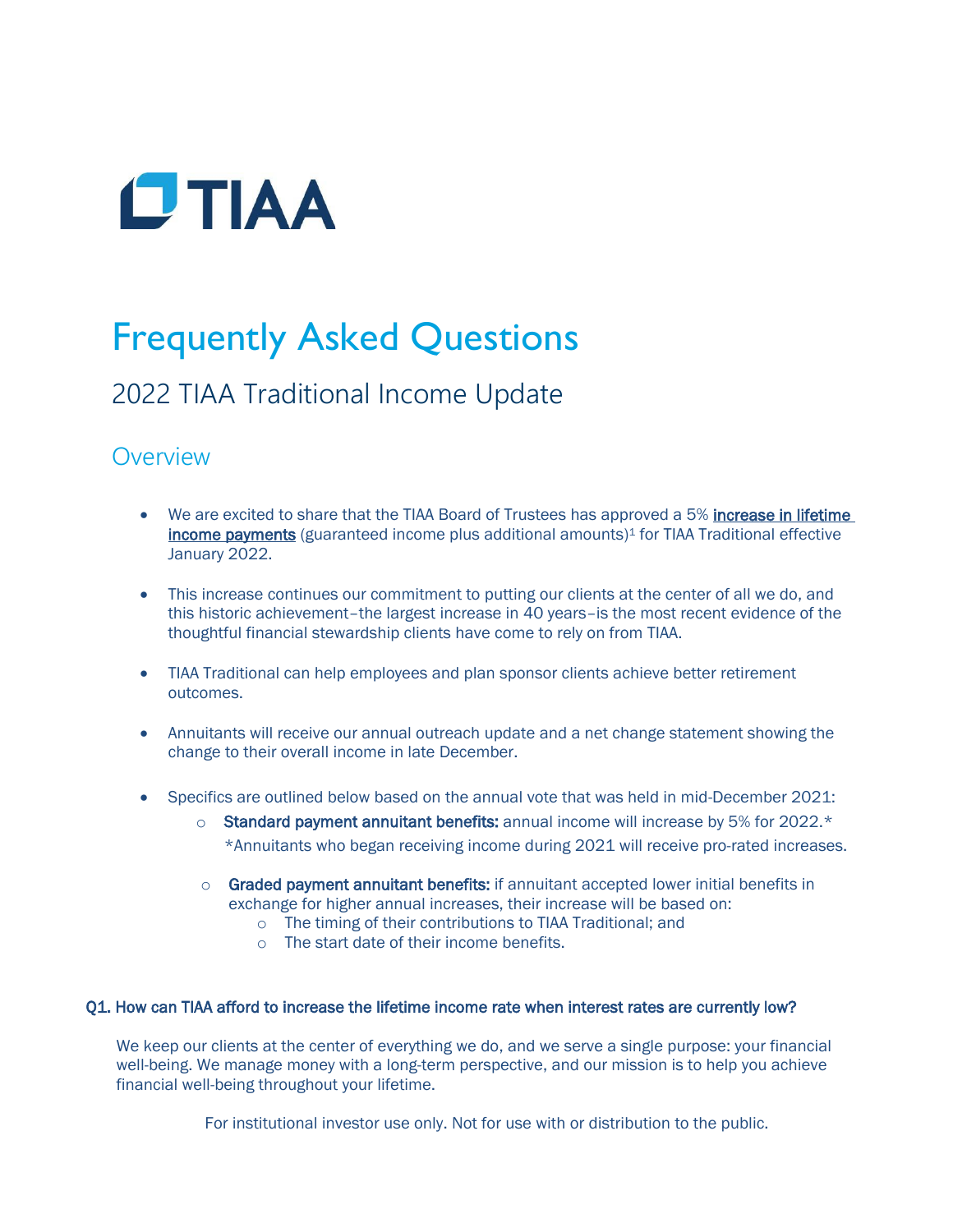The TIAA General Account, which backs TIAA Traditional, invests in a broadly diversified portfolio that enables us to pursue long-term returns for the account.2 This provides the stability and liquidity needed to support our guarantees for TIAA Traditional customers.

Additionally, the TIAA General Account is one of the largest institutional investors in the world. From 2000 to 2020, investments have been \$25-30 billion annually.

Find out more about our financial strength commitment here.

With our above mission, the decision to increase lifetime income payments to our annuitants reflects the strong capital position and demonstrates TIAA's ability to endure periods of uncertainty while also supporting the payout guarantees associated with all TIAA Traditional Annuity contract types.

#### Q2. How often has TIAA increased Traditional lifetime income to annuitants?

With its goal of generating dependable income for life, the TIAA Traditional Annuity has provided millions with financially secure retirements for 100+ years. We've always had a disciplined money management approach. It has consistently delivered, no matter the market, and always with potential added income. In fact, in the last 25 years, our annuitants' share of profit increased 15 times without a single decrease over that time period, as shown in the chart below.



#### TIAA Traditional Annuity increases, 1997 - 2022 · = no increase

#### Q3. This increase seems large. Is this normal?

While TIAA has raised its income payments many times in the past, this is the largest TIAA Traditional income increase in 40 years. This is thanks to our disciplined approach to managing your retirement money, including our unique way of sharing profits with you. (See Q4 for more detailed information.)

For almost 75 years, TIAA has paid annuitants income amounts above the guaranteed amounts, and we have never missed a payment.

For institutional investor use only. Not for use with or distribution to the public.